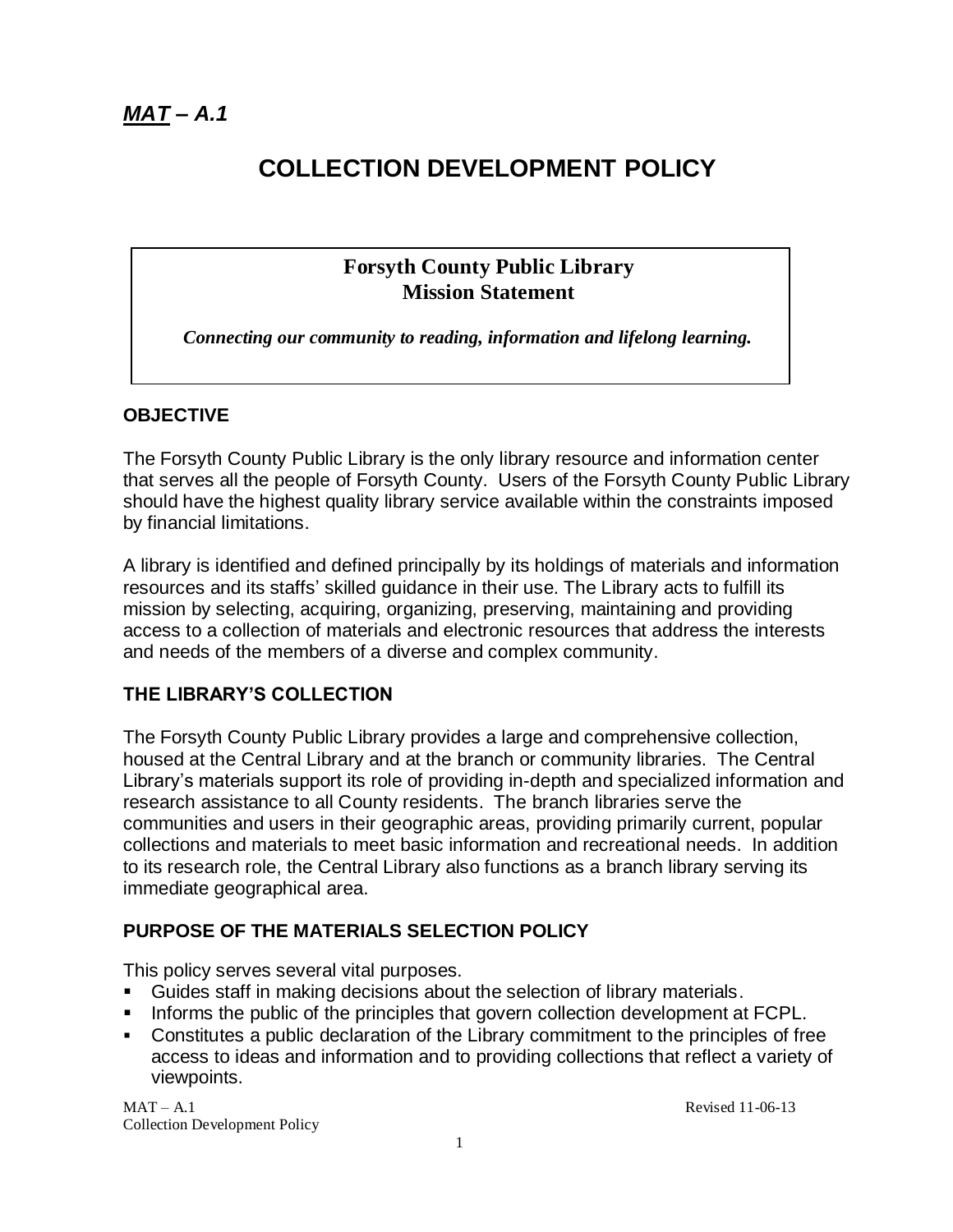### **INTELLECTUAL FREEDOM**

Collection development at the Forsyth County Public Library is based on the principles of intellectual freedom and equal access for all. The Library provides a collection that balances viewpoints across a broad spectrum of opinion and subject matter. Using selection practices that are flexible and responsive to the changing needs of the community, the Library builds and maintains collections for the general public while recognizing the needs of special population groups.

The Library subscribes to the selection principles contained in the Library Bill of Rights (MAT - A.1(a) - [Library Bill of Rights.doc\)](MAT%20-%20A.1(a)%20-%20Library%20Bill%20of%20Rights.doc), Freedom to Read Statement (MAT - A.1(b) - [Freedom to Read 04-03-09.doc\)](MAT%20-%20A.1(b)%20-%20Freedom%20to%20Read%2004-03-09.doc) and Freedom to View Statement (MAT - A.1(c) - [Freedom to View.doc\)](MAT%20-%20A.1(c)%20-%20Freedom%20to%20View.doc) adopted by the American Library Association.

## **RESPONSIBILITY FOR SELECTION**

The responsibility for selection lies with the professional staff of the Library. The ultimate responsibility rests with the Director of the Library who operates within the framework of policies determined by the Library Board of Trustees, who are appointed by the Board of County Commissioners.

## **GUIDELINES FOR SELECTION**

Collection development and management decisions are based solely on the merit of the work as it relates to the Library's mission and its ability to meet the expressed or anticipated needs and interests of the community. Library materials are not marked, identified or sequestered to show approval or disapproval of the contents. The library will always be guided by a sense of responsibility to both present and future users in adding materials which enrich the collection and maintain overall balance.

The Library recognizes that some materials are controversial and that a particular item may offend some library customers. Selections are not made because of anticipated approval or disapproval, but solely on the merits of the work in relation to collectionbuilding and to serving the interests of Forsyth County citizens.

The selection of an item for the Library's collection does not constitute an endorsement of its contents.

Selection decisions are not influenced by the possibility that material may be accessible to children. Responsibility for children's use of library materials rests with their parents or legal guardians.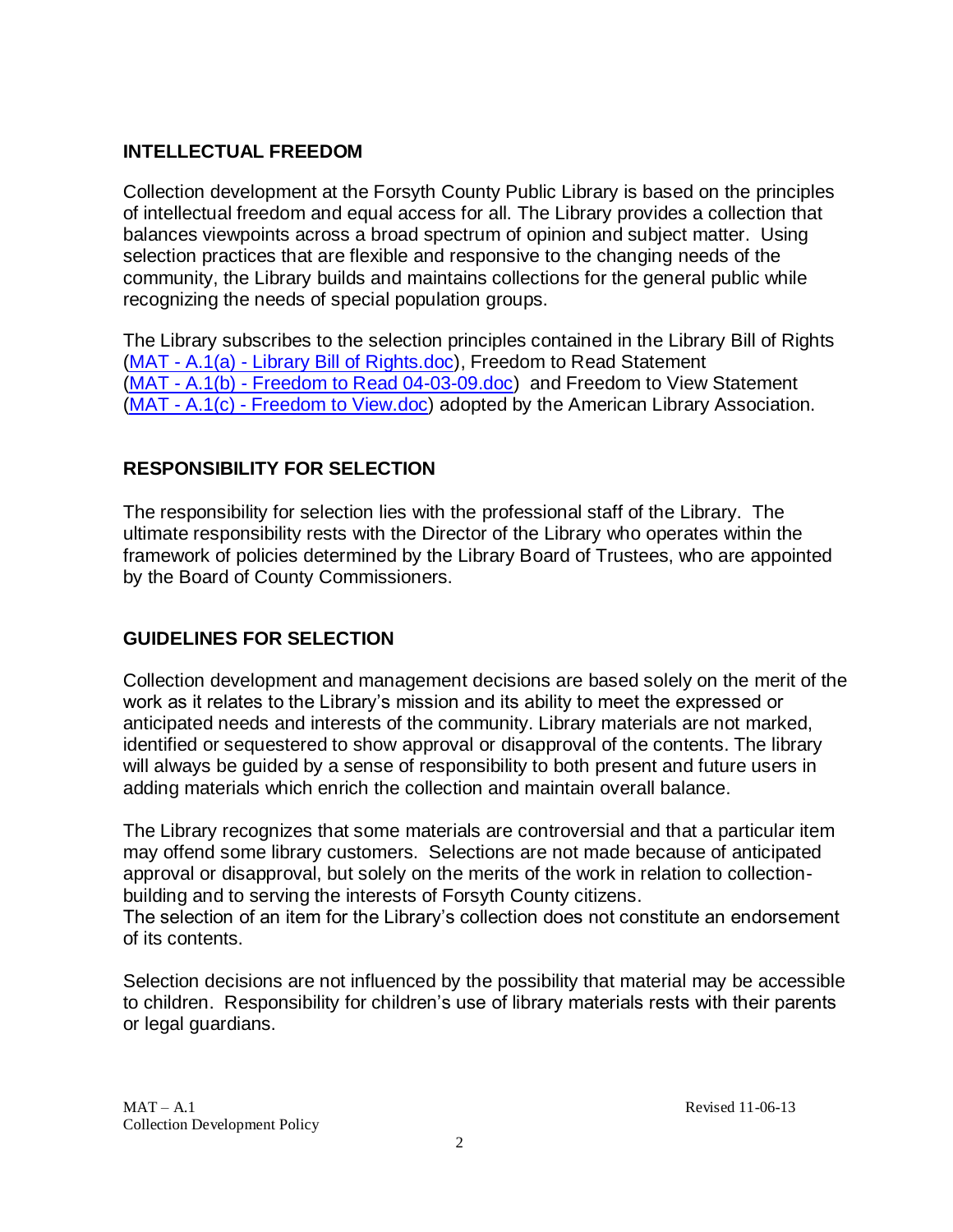Cooperation with the educational community is a basic aspect of public library service. While the responsibility for providing curriculum-related materials belongs to the schools, the Forsyth County Public Library will provide materials which supplement and enrich the reference, research, and recreational needs of students of all ages.

All acquisitions, whether purchased or donated, are considered in terms of the following criteria. An item need not meet all of the criteria in order to be acceptable. Books and other materials will be considered as whole works and may not be excluded on the basis of individual passages taken out of context.

- 1. Importance to total collection
- 2. Relevance to community needs
- 3. Potential or known use by patrons, including high-demand items
- 4. Authority and quality in content and presentation
- 5. Current or historical significance
- 6. Scarcity of materials in subject area
- 7. Timeliness
- 8. Literary or artistic merit
- 9. Reputation of the publisher or producer; authority and significance of the author, composer, filmmaker, etc.
- 10. Appearance of the title in important bibliographies, lists, or recognized reviewing media
- 11. Price
- 12. Suitability of subject, style, and level for the intended audience
- 13. Format
- 14. Availability of material elsewhere in the community
- 15. Comparison to other material in the existing collection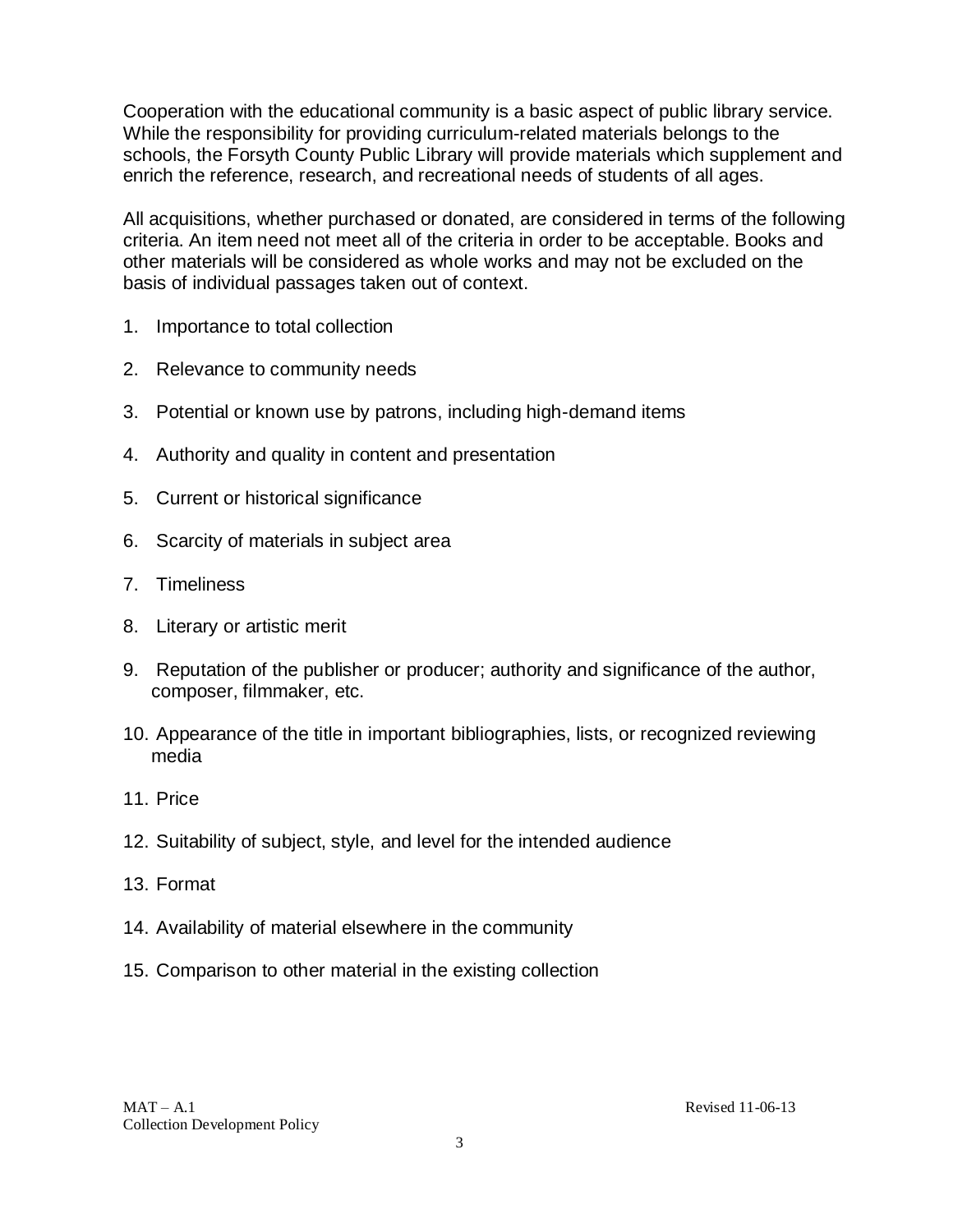# **ELECTRONIC RESOURCES**

The FCPL homepage contains links to selected databases and useful Internet–based resources.

Additional criteria are considered when selecting materials available in electronic formats.

- Ease of use of the product
- Accessibility to multiple users
- **Enhancement of the print equivalent (if any) in terms of speed, flexibility,** combinations of search terms, or general utility
- Continued access to retrospective information when necessary or desirable
- Reduction of space requirements over print products
- Reduction in number of copies of a print source when purchased for multiple locations

### **NEW FORMATS**

Careful consideration is given to the introduction of new formats to Forsyth County Public Library collections. Budget considerations, community needs and the probable impact on existing resources are all reviewed before items are selected and introduced to collections in a new format.

The selection of material in any new format may result in the Library's decision to retire specific items or material formats from its collections in order to responsibly accommodate trends in user demands and/or changes in technology.

## **THE NORTH CAROLINA ROOM COLLECTION**

The North Carolina Room is a non-circulating special collection within the Central Library. Its goal is to acquire, organize, preserve and make available materials relating to the people, history, culture and environment of the Piedmont region of North Carolina. The collection contains a wealth of historical and genealogical resources that focus on the City of Winston-Salem, Forsyth County and surrounding counties, the State of North Carolina, as well as South Carolina and Virginia. (See *Appendix A – Forsyth County Public Library North Carolina Room Collection Development Policy*).

*.*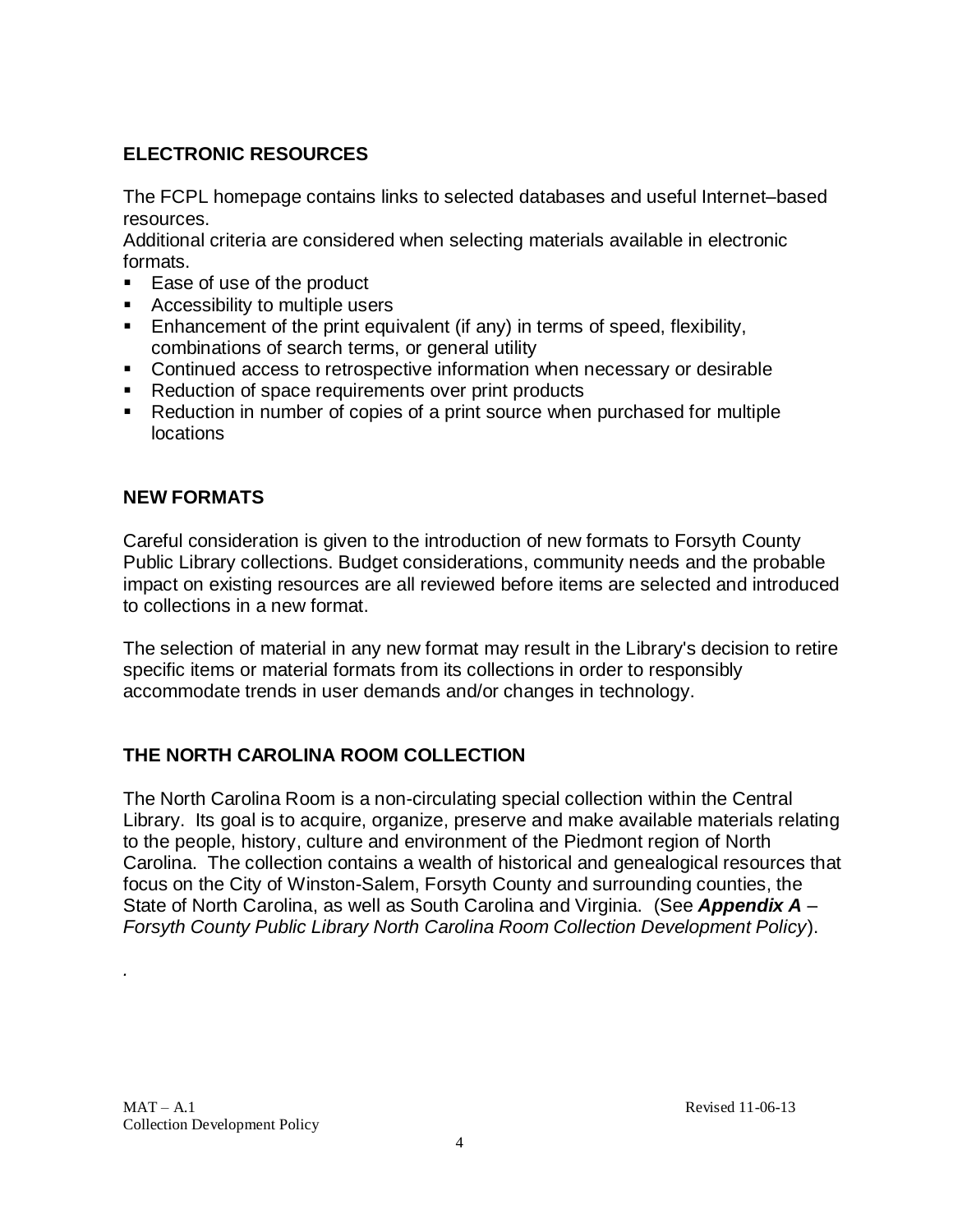### **CUSTOMER REQUESTS**

Library users may place requests for the purchase of materials by completing a form or submitting an online request. All suggested purchases are reviewed by Library staff who apply the same selection criteria that are applied to all materials.

### **REVIEW**

This policy will be reviewed by the Library Board of Trustees at least every three years.

### **Adopted by the Forsyth County Public Library Board of Trustees November 11, 2009**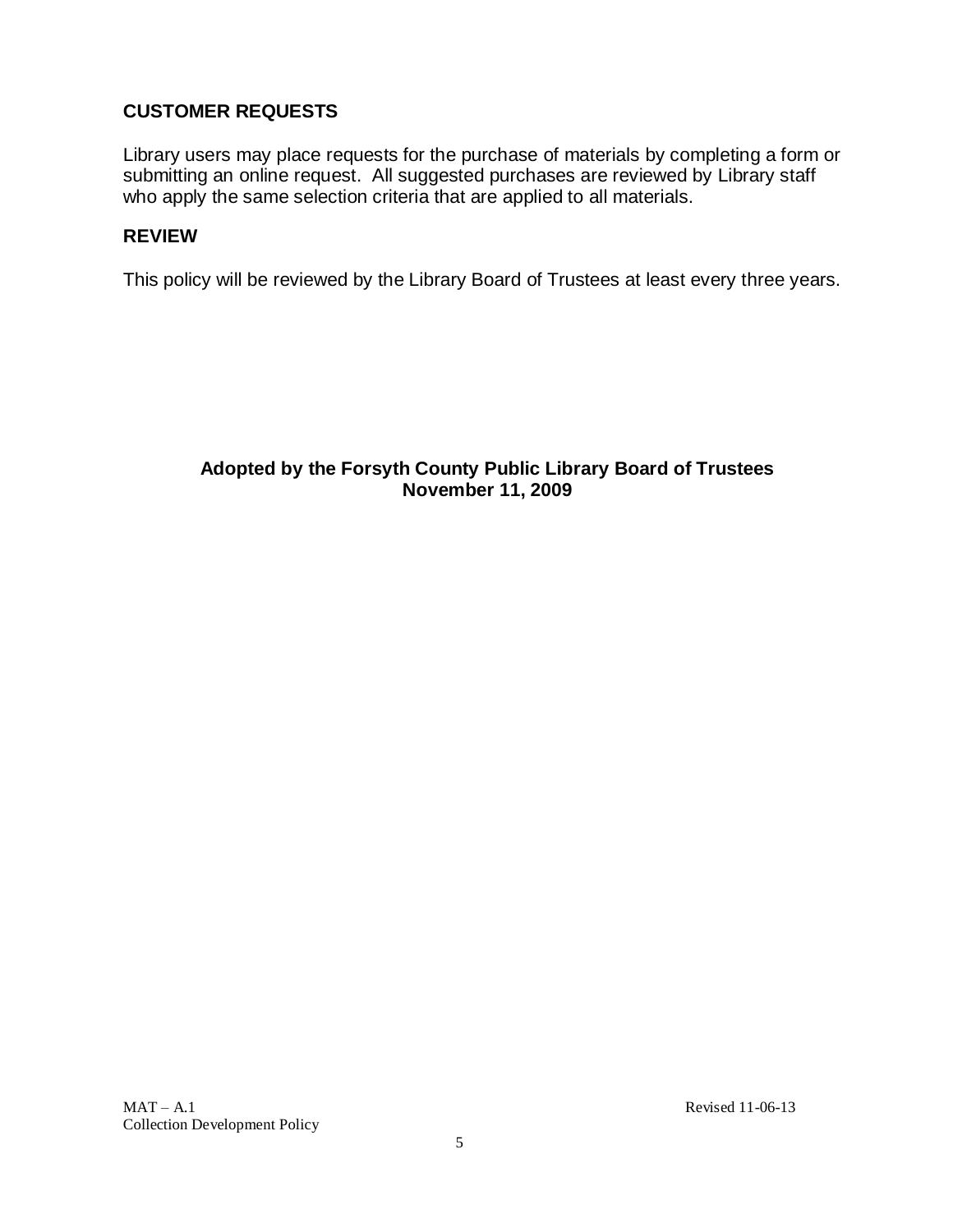# **APPENDIX A**



 $1906 - 2006$ www.forsythlibrary.org

# **Forsyth County Public Library North Carolina Room**

# **Collection Development Policy**

### **General Description**

The North Carolina Room is maintained as a non-circulating special collection within the Central Library. Its goal is to acquire, organize, preserve, and make available materials relating to the people, history, culture, and environment of the Piedmont region of North Carolina. The collection contains a wealth of historical and genealogical resources that focus on the City of Winston-Salem, Forsyth County and surrounding counties, the State of North Carolina, as well as South Carolina and Virginia.

### **Collection Parameters**

The purpose of the collection is to provide resource materials targeted towards children and adults conducting local history or genealogical research. Collection parameters are described as Comprehensive, Moderate, Basic, and Out of Scope.

Materials about the City of Winston-Salem and Forsyth County are collected at the Comprehensive level and are collected in all formats. Emphasis is placed on materials about the people, history, culture, and environment of the County. Literature by local authors is included in this category.

Materials about communities and counties in the Piedmont region including Alamance, Caswell, Davidson, Davie, Guilford, Montgomery, Randolph, Rockingham, Stokes, Surry, and Yadkin counties, as well as history and culture of the State of North Carolina *in general* are collected at the Moderate level. The depth of the collection of these materials is determined by the historical timeframe, i.e. when Forsyth County was a part of Stokes County, or genealogical and historical resources about surrounding areas that are tied to Forsyth County. Popular works about genealogical research also fit within this category.

Materials about North Carolina counties outside of the Piedmont region and materials about surrounding states such as South Carolina, Virginia, West Virginia, Ohio, Pennsylvania, Georgia, Kentucky, and Tennessee are collected at the Basic level. Because genealogy and cultural heritage ties the state and surrounding states to Forsyth County, these materials are evaluated for their connection to the history and people of Forsyth County.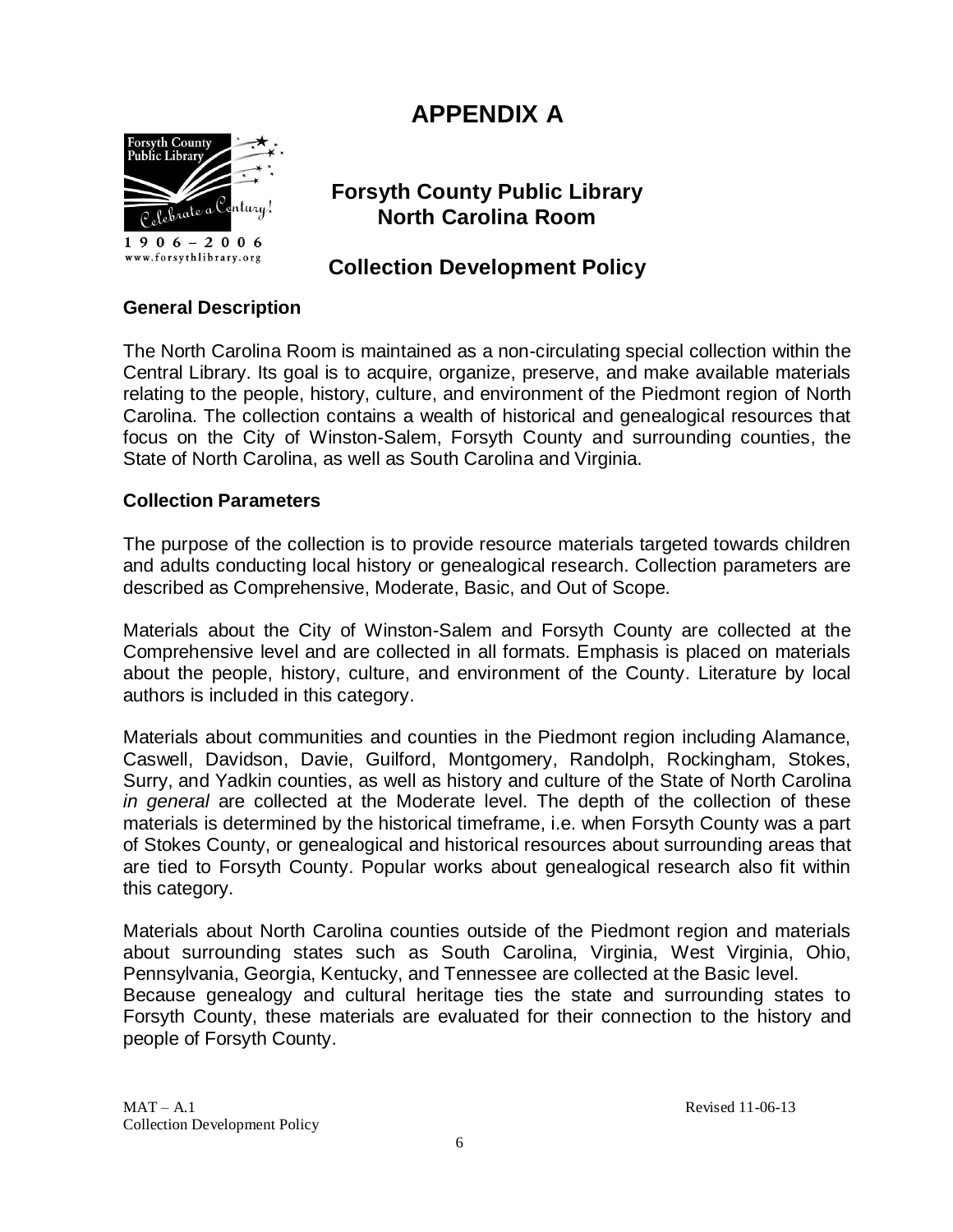Although there are a few volumes which will remain in the collection, materials about the United States and world history in general are Out of Scope for the North Carolina Room.

All microfilm, federal documents, and bound periodicals are housed in the North Carolina Room. These materials are considered separate collections of the Forsyth County Public Library and are not actively collected as part of the North Carolina Room collection.

#### **Selection and Acquisition**

Materials are collected in many formats, including print, microform, electronic, and photographic materials. Titles or items may be purchased, donated, photocopied or scanned from borrowed originals. Local newspapers and genealogical publications, personal contacts and word-of-mouth offerings are sources of information about materials of interest. Authority to acquire North Carolina Room materials has been delegated to the Department Head.

#### **Gifts and Donations**

Gifts and donations to the North Carolina Room are important supplements to the collection. Based on the Library's Collection Development Policy, the North Carolina Room will accept gifts of county records, publications by local authors, histories and family histories (including pedigree charts) relative to Forsyth County and surrounding areas. Subjects of particular interest to the North Carolina Room include local family histories, local African American history and genealogy, as well as local tourism, music, and art. Gifts of money, given outright or as memorials, are also accepted and can be designated for the North Carolina Room. All gift materials are acknowledged and giftplated.

Because of the collection's specialized nature and facility limitations, donated materials must be relevant to, and consistent with, the parameters established above.

Materials that are not collected include:

- Artifacts, realia, or other 3-dimensional objects best suited to a museum,
- Materials in poor physical condition, e.g. moldy or water damaged,
- Personal papers and manuscripts, unless in direct relation to the history or genealogy of Forsyth County.

According to the Forsyth County Public Library Gift Policy, "gifts of personal property, art objects, portraits, antiques, and museum objects must be approved by the Library Director" and are outside the scope of the North Carolina Room.

Scrapbooks, diaries, and/or memoirs will be considered on a case-by-case basis. Large collections of photographs, rare books, and other archival material are not collected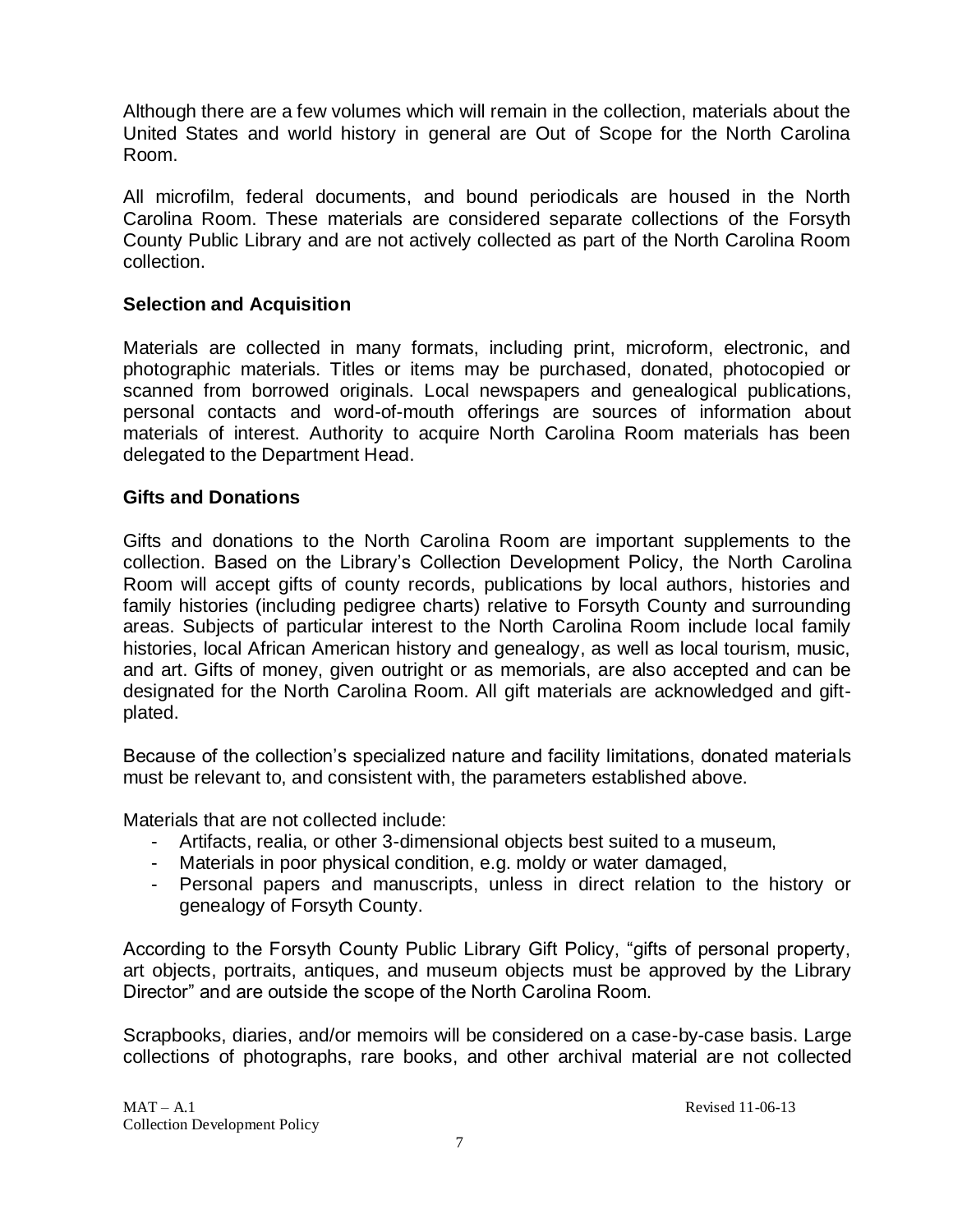without consultation between the North Carolina Room Department Head and Library Administration.

Staff members may not appraise or otherwise place a monetary value on donations. An Acknowledgement of Donation document will be given to donors for income tax deductions and personal recordkeeping purposes.

The North Carolina Room reserves the right to accept or reject any proposed gift or donation, as well as any condition placed upon it. Donations which would require an "on deposit" status are not accepted. Any materials donated to the North Carolina Room are considered outright gifts, without restriction as to use or future disposition, unless otherwise stated in the Donor Agreement [\(NC Room Donor Agreement Form 5-06-](../../../../Administration/WRD/Policy%20&%20Procedure%20Review%20Committee/NC%20Room%20Donor%20Agreement%20Form%205-06-09.doc) [09.doc\)](../../../../Administration/WRD/Policy%20&%20Procedure%20Review%20Committee/NC%20Room%20Donor%20Agreement%20Form%205-06-09.doc). If incorporated into the collection, the materials become the sole property of the Forsyth County Public Library, making them accessible according to established professional standards.

#### **Weeding and Retention**

Materials concerning the City of Winston-Salem, Forsyth County, and the genealogy and history of surrounding areas are rarely weeded. Migration to another medium may be a possibility as technology advances.

The North Carolina Room reserves the right to sell, discard, return to donor or redistribute materials if necessary.

#### **Copyright and Reproduction**

As owner of the North Carolina Room collection, the Forsyth County Public Library retains physical rights to the collection's materials. Photocopies may be made unless the material is fragile. Existing copyright laws apply for the reproduction of materials for publication or commercial purposes. The credit statement for materials used from the North Carolina Room shall read: **Courtesy of Forsyth County Public Library**. Source citations should include reference to the North Carolina Room, Forsyth County Public Library, Winston-Salem, N.C.